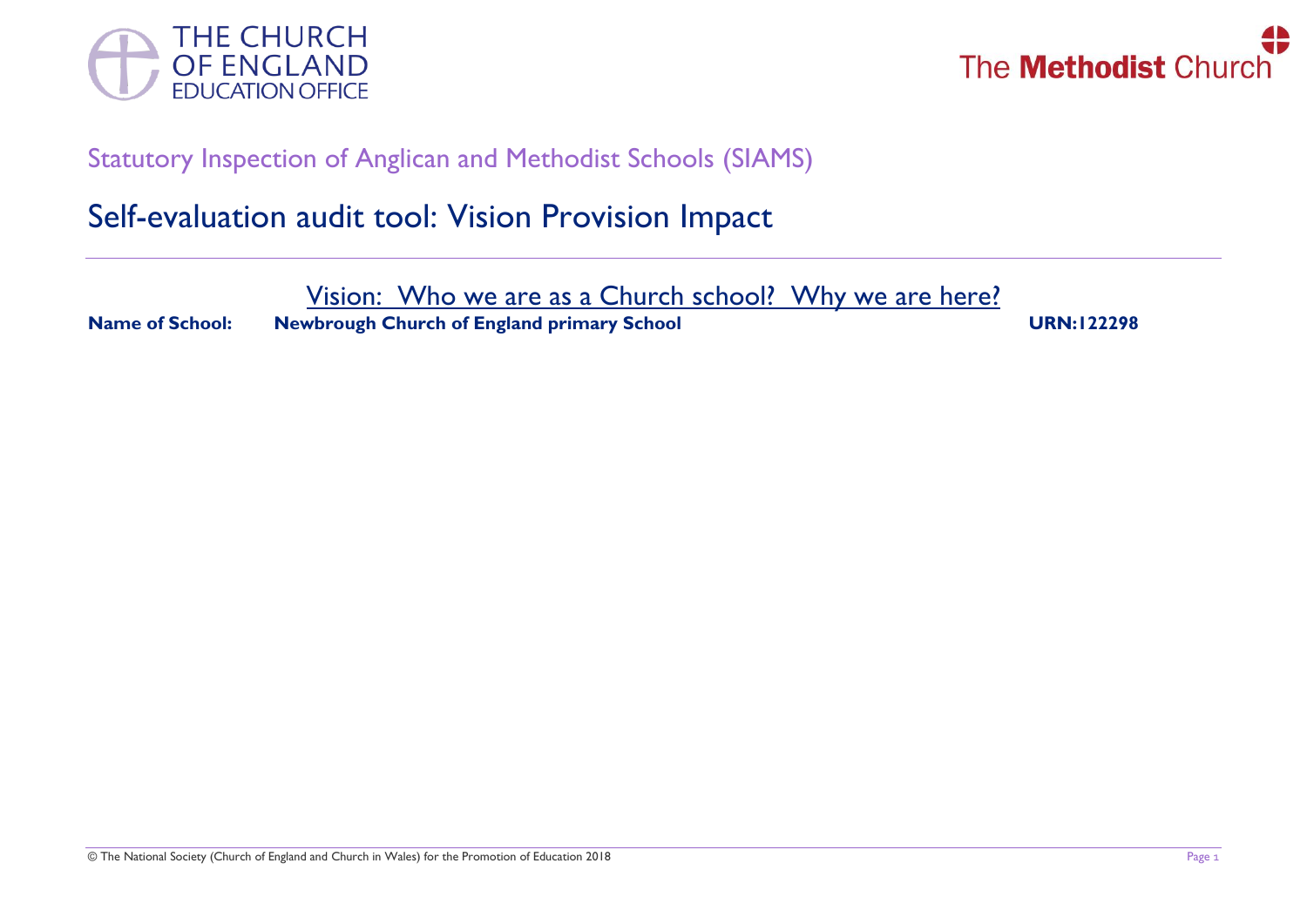## **Date and grade of last SIAMS inspection: 2015 Outstanding Date and grade of last Ofsted Inspection: May 2019 GoodSchool**

This is a small primary school (69 pupils plus 6 in nursery) which serves two villages and the surrounding area. The villages contain a mixture of social and owner-occupied housing.

The proportion of children claiming free school meals is low (7%) but has increased; currently around 12% of children are in receipt of pupil premium support and there are an additional 4 children in receipt of armed services payments.

The number of children with special educational needs is small (8.6%). There are currently 3 children with an EHCP.

Children's attainment on entry to school is broadly typical.

Most children are from White British backgrounds.

The Headteacher was appointed in January 2017 following 11/2 terms as Acting Headteacher.

She currently has a 0.5 teaching commitment.

The school was judged to be 'Good' in the OFSTED inspection in May 2019 and currently has an 'Outstanding' SIAMS judgement – gained under the old framework.

The school was previously a first school, converting to a primary school from September 2014 with the first Y6 pupils in September 2017. This year, there are 4 pupils in Year 6 and 3 in Year 5 (out of a Y4 cohort of 5).

One member of staff is currently on maternity leave and a temporary teacher is covering in KS1.

#### **context**

## **The vision of the school**

**As a staff team, we have a deeply held set of common values. Our approach is inclusive, where each and every member of our school community is valued; it is supportive- of each other and of the children; it is encouraging- the children learn that through perseverance and believing in themselves they can achieve; and it is caring. Our shared values have led to a clear and distinctive Christian ethos which visitors tell us is apparent when they spend even a short time in our school.**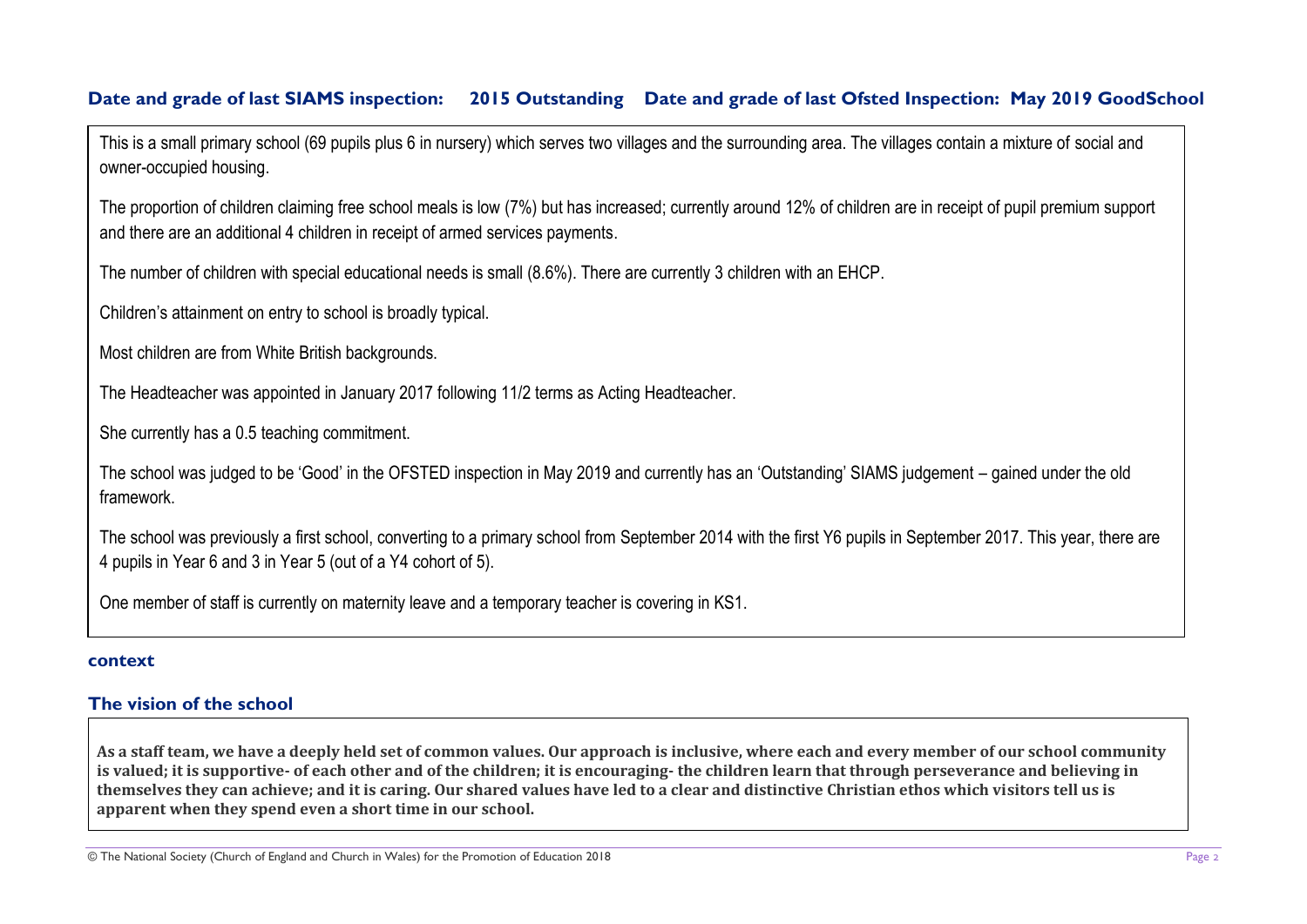**In discussions with staff, Governors and the children, the following bible verse was chosen to encapsulate our vision and values:**

**'Be courageous; be strong; do everything in love'**

*(Corinthians 16 v:13-14 )*

*These words define who we are as a Church school. They guide us as individuals, and as a team, and helped support us in developing our vision.*

We want to be an inspirational school that delivers excellence in learning by being creative, inclusive, grounded in Christian values and preparing children for life's challenges. To achieve this we will:

- Create a happy, secure, well ordered and caring community through which we will promote effective partnerships with our local families, churches, schools and the wider community
- Develop self-esteem and nurture each child's individual talents to allow everyone to flourish
- Ensure that a high- quality learning environment is maintained, with both indoor and outdoor aspects forming integral parts of school life
- Provide our children with great learning opportunities in all subjects which are broadly based, firmly rooted in the local area and enabled by excellent teaching
- Encourage everyone to take an active part in the life of our local, national and global communities and to encourage responsibility for the environment

## **Data box:**

SIAMS requires assurance that the school is meeting the academic needs of its pupils. A Church school should have a calling to the marginalised. Please include some detail about how groups of vulnerable of pupils (including the more able) are achieving in the school.

• Comparisons with national statistics at key points show results for our school which are mostly in line with and in many cases higher than national outcomes This includes EYFS profile, KS1 phonics screening, and KS1 SATs outcomes.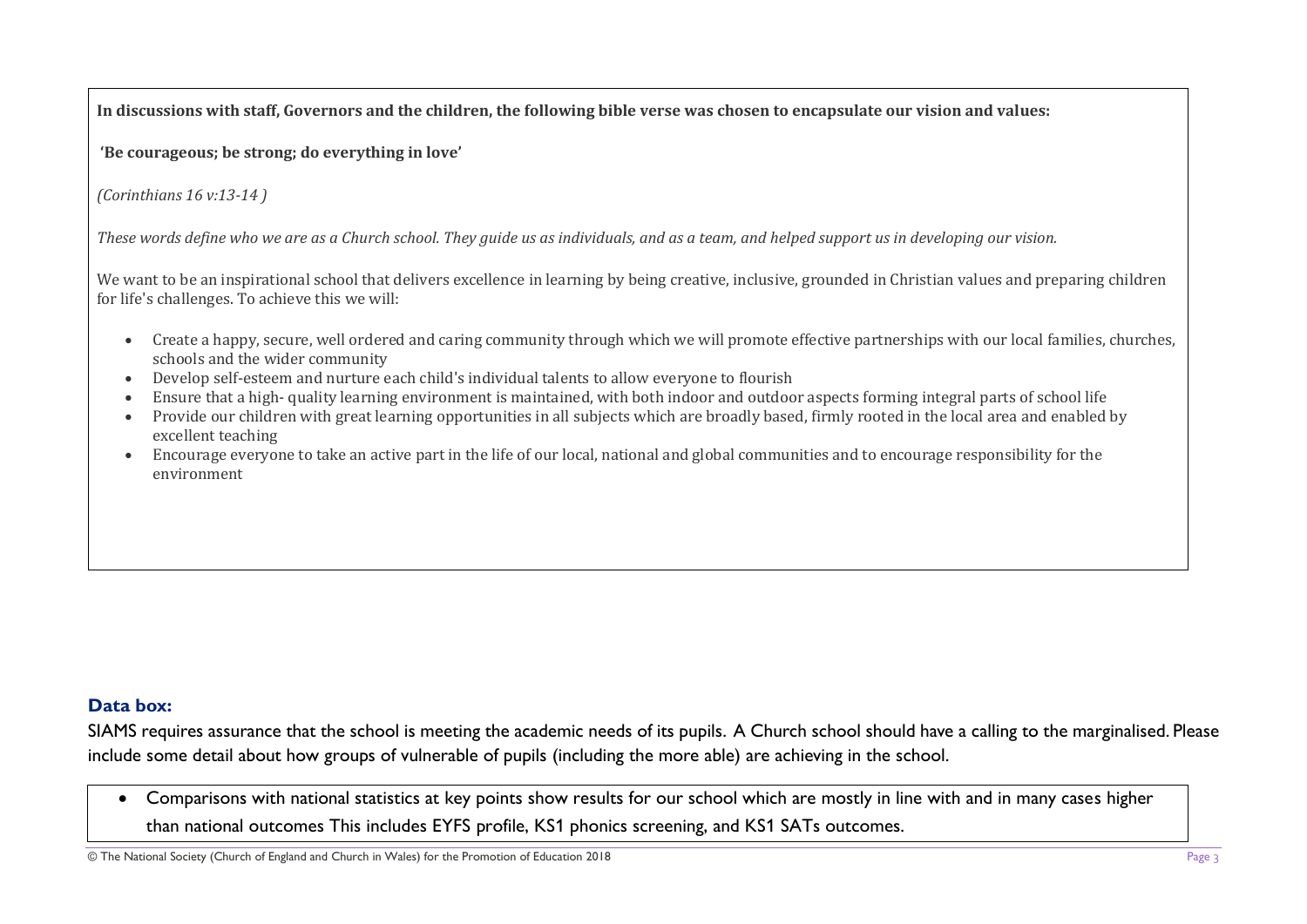- Progress across key stages is good, especially in writing at KS2
- Our KS2 SATs results this year reflect the fact that 25% of the children (1 child) did not sit the tests- giving a maximum of 75% of children achieving the expected standard.
- Our Early Years results were quality assured by a County Moderation visit this year.
- Our internal moderation judgements have been found to be accurate at external moderation sessions
- The quality of teaching and learning plus our internal assessment and tracking systems were judged to be good by the OFSTED inspection process in May 2019

See HT data report to Governors September 2019, ISDR, NCC data analysis reports for further information

SEND: 3 children with EHCP; 4 children at school support stage; 5 children FSM (increasing); 8 children PP; 4 children currently with social services involvement of which 2 children have Child Protection plans

## **Some additional information**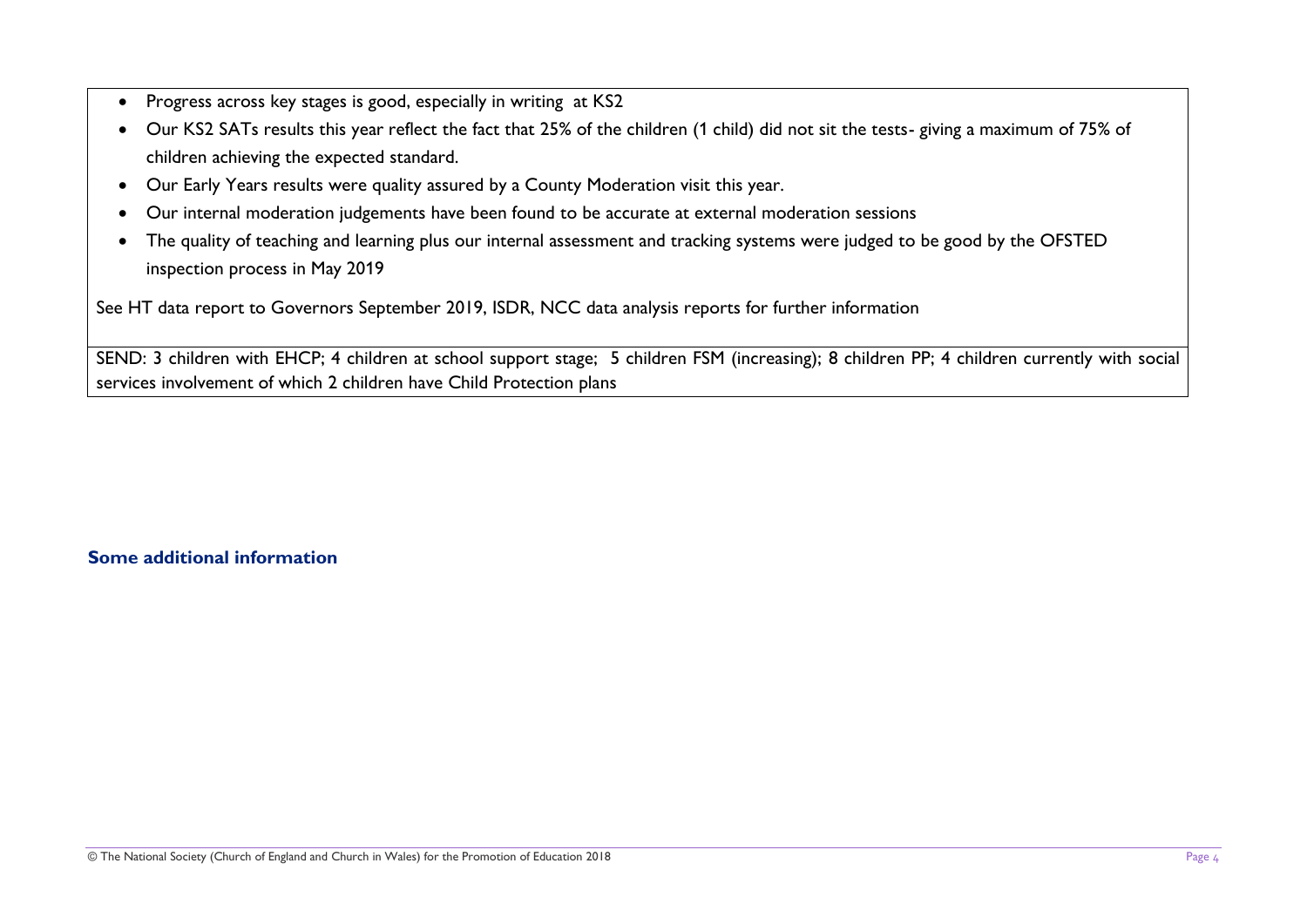| Local church/parish involvement: Involvement of    | Open the Book (every 2 weeks); Vicar leads CW approximately every 3/4 weeks; visit to local church    |
|----------------------------------------------------|-------------------------------------------------------------------------------------------------------|
| clergy                                             | for service every half term; God's tent- prayer spaces- in school roughly each half term.             |
| What charities does the school currently support?  | Recently: Maggie's Centres; Hexham foodbank                                                           |
| Do you have links with other schools e.g. abroad?  | Close links with other local schools (Henshaw, Greenhead, Allendale); HT active in Haydon Bridge      |
|                                                    | partnership; EYFS provision recognised as high quality across county/ diocese and teachers from other |
|                                                    | settings often visit;                                                                                 |
| What RE syllabus do you use? Key support resources | Understanding Christianity                                                                            |
| used for example Understanding Christianity        |                                                                                                       |
| Accreditation, awards and quality marks?           | Sportsmark silver, Discover arts award,                                                               |
| with diocese for<br>example service level<br>Links | <b>SLA with Diocese,</b>                                                                              |
| agreements, secondments                            |                                                                                                       |
|                                                    |                                                                                                       |

## **Policy checker:**

The list below are policies that, if you have them, are likely to be relevant at a SIAMS. The list is not exhaustive. The inspector may ask for them to be available in school during the inspection but if they are on the school website this will support the smooth running of the inspection.

- Assessment and marking
- Behaviour/Anti-bullying
- Collective worship
- Equality and inclusion
- Mental health and wellbeing
- Religious education
- Relationships and Sex Education policy
- SEND
- SMSC and spiritual development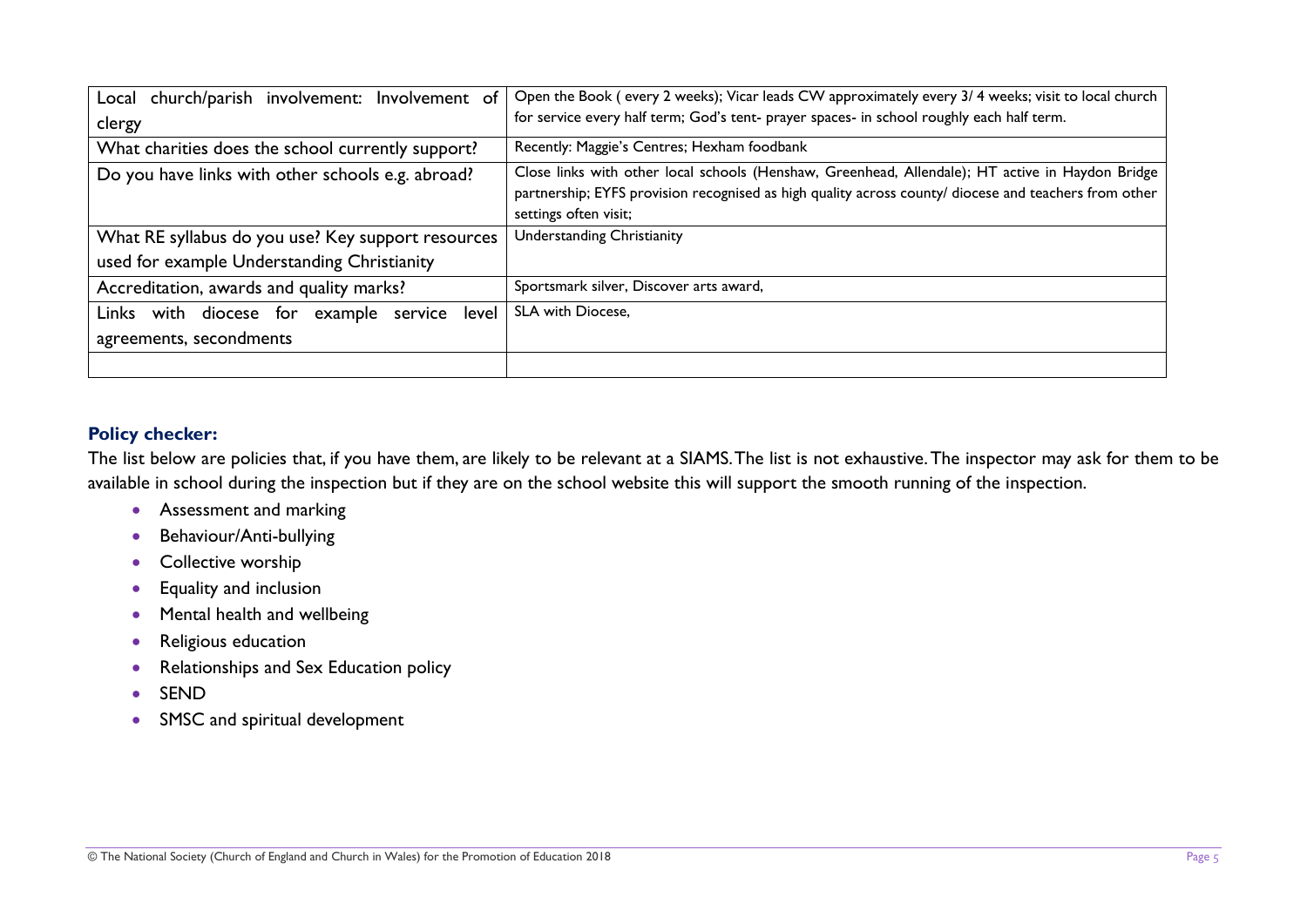# Provision and Impact: How then do we live?

**Strand 1: Vision and Leadership** 

**Impact of actions taken in this area**

- **HT has worked with staff and governors to ensure that the school's vision is shared and owned by all- SO THAT it isn't just words but it genuinely underpins all that we do.**
- **staff already had a strong sense of shared values- this has been encapsulated and enhanced by the choice of a bible text SO THAT it is easily understood and articulated by everyone**
	- **staff worked with those from other church schools on an INSET day in September discussing shared experiences and the process of evaluating ourselves as church schools SO THAT good practice was shared amongst schools AND staff became more familiar with the SIAMS process**
	- **RE teaching has improved because it is taught by class teachers (not a part-time peripatetic teacher); because there has been an investment in training for teaching staff ; and because Understanding Christianity has been implemented across the school. The role of middle leader has been developed and the subject is led by a committed and enthusiastic member of staff.**
	- **HT has ensured that there is sufficient quality time timetabled in each class for the teaching of RE SO THAT high- quality teaching and learning can take place**
	- **the RE lead has been given time to work with colleagues both individually and in staff meetings SO THAT staff are familiar with U/C, there is a school-wide long- term plan, and the Diocesan syllabus has been shared with staff**
	- **Our link governor meets termly with the RE lead and monitors work in RE SO THAT the Governing Body are kept up to date with developments in RE**
	- **Our vicar is a frequent and valued visitor in school, supporting staff and meeting with children SO THAT there is a positive and mutually respectful relationship**
	- **The Chair of Governors is a knowledgeable 'critical friend' who ensures that the focus on our school as a church school is maintained and enhanced over time.**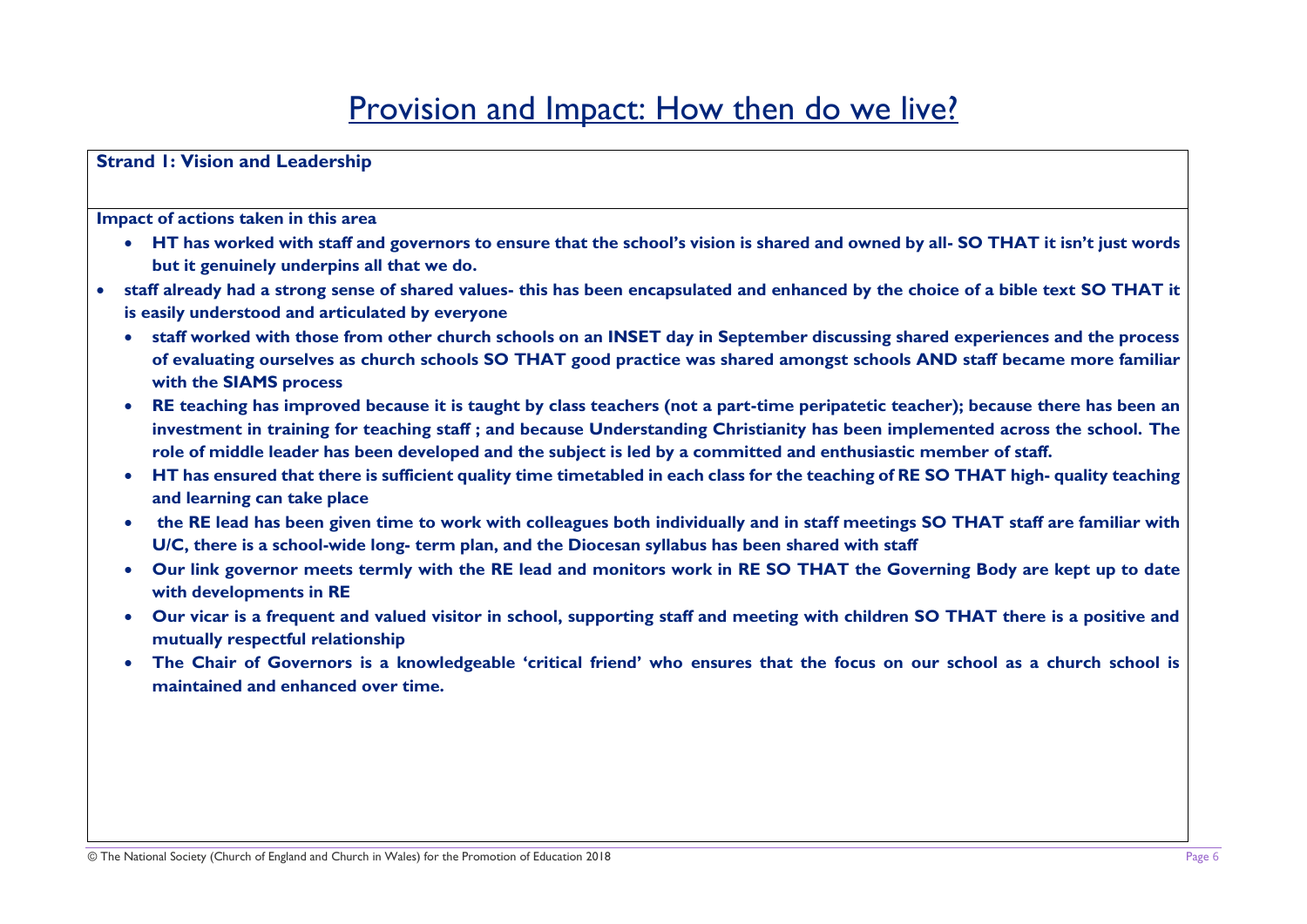#### **Next steps:**

• **Ensure induction of all new staff includes reference to vision and shared values**

#### **Strand 2: Wisdom, Knowledge and Skills**

- Well-designed internal tracking systems plus a small, closely-knit team mean that individual children are well-known to all staff and children who may be experiencing barriers to learning (whether long or short term, cognitive or emotional) are identified quickly and support can be put in place as needed
- The school is an Operation Encompass school which means that incidences of domestic abuse involving any of our children/ families are shared by local police services and support can be put in place as necessary.
- Curriculum offer was described as a strength of our school (OFSTED May 2019) and all children are included in all wider opportunities eg art, music, PE
- In EYFS, there are many opportunities woven through the day to day experience of the children for them to be reflective about the world around them and experience a sense of 'awe and wonder'
- These are skilfully linked to learning about, and caring for, the 'world that God made' by EYFS staff.
- Worship: all teaching staff take turns in leading worship each week. Children are actively engaged in different ways, including planning Friday worship each week.
- God's tent- a mobile prayer space developed by local clergy- visits the school about once per half term. This gives the children additional time and a different way of reflecting on their own faith and beliefs
- An active and enthusiastic group of local parishioners brings 'Open the book' into school every fortnight. This enables the children to gain a different perspective on the Bible.
- Playtimes: the school has provided waterproofs for older children so that they can play in the mud and explore the natural world
- **Next steps:** 
	- **Develop a shared understanding of what spirituality means for our school with staff, Govs and pupils**

## **Strand 3: Character Development: Hope, Aspiration and Courageous Advocacy**

• **Staff have an absolute belief that every child in our school can achieve and that it is the job of all staff to support children to overcome any barriers to learning which may arise- whether they are long or short term**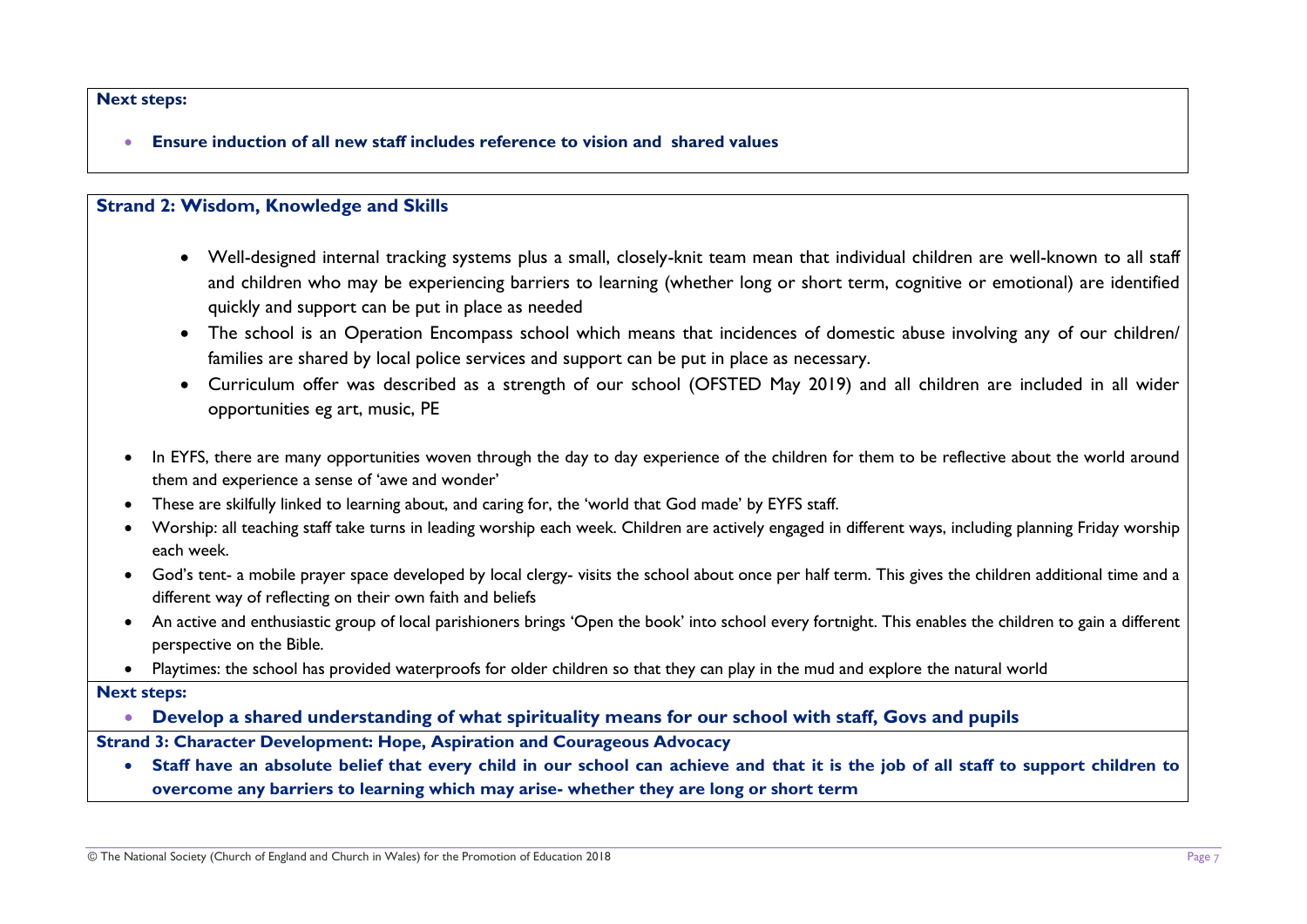- **Achievement is recognized and celebrated in many different areas eg a child who is borderline dyspraxic reaching the top of a mobile climbing tower and a child who finds emotional self-regulation difficult walking away from a situation where a confrontation may have occurred were both celebrated as 'Stars of the Week' recently**
- **Mastery teaching is being developed in maths and investigated in other subjects so that all children have the opportunity to access the full width of the curriculum and artificial barriers to achievement are not imposed by low expectations eg in Class 4, a child with an EHCP and global learning delay was able to access work based on ' A Woman in White' by Wilkie Collins along with the rest of the class.**
- **Staff know individual children well- and provide one to one emotional support and time to discuss issues as necessary eg sorting out friendship issues after playtimes or supporting a child upset about rows at home**
- **Our youngest children are taught in an enabling environment where skills of problem- solving and independence are actively taught while resilience and perseverance are encouraged through the open-ended and child-centred curriculum.**
- **Parents/ Carers also share concerns and problems readily with school staff – class teachers or the HT**
- **Lego therapy has recently been introduced to school as a targeted intervention by a new member of staff to allow children to develop skills of working together**
- **The Year 5 and 6 children take part in visits to Northumbria University every 2 years because many of them come from families where parents have not themselves had the opportunity to take part in Higher Education**
- **The RE and PSHE/ RSE curricula give children the opportunities to think about 'big questions' and allows children time and space to discuss and think about themselves, relationships, and aspects of life in the modern world within a framework of Christian values.**
- **The RE curriculum is lively and dynamic and is taught by class teachers (previously it was taught by a PPA cover teacher). It is given priority in the timetable with displays in each classroom.**
- **The school is an 'Operation Encompass' school with sessions being delivered by a PCSO**
- **Children have opportunities to engage with real world issues and to try to influence change eg writing to Secretary of State for the Environment about plastic pollution or to Nestle about the use of palm oil.**
- **A wide-ranging curriculum review is under way to ensure that there are identified and systematic opportunities to learn about global issues and try and influence change**
- **The Pupil Council have identified opportunities this year to try and reduce the school's environmental impact – this is a priority for them this year.**
- Children regularly take part in raising money for charities which are of importance to the school eg raising money for a charity **which supports families of burn victims- who have worked with one of our children; or raising money for Maggie's Centres as part of a wider fundraising venture by a local person who has worked with the school.**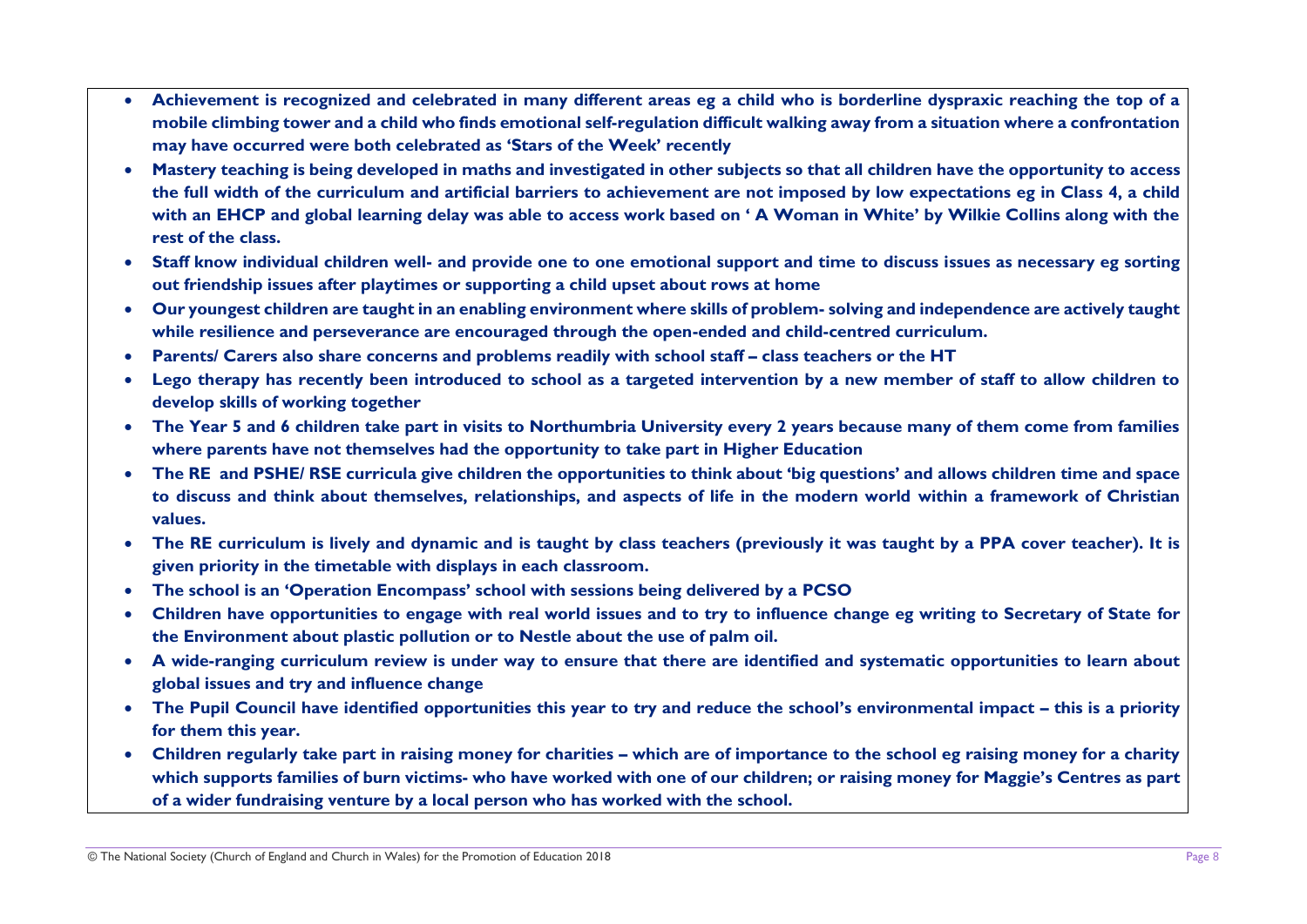• **Our 'Mini Police' are trained by a local officer to deliver sessions in healthy relationships, online safety and water safety to the rest of KS2**

#### **Impact of actions taken**

- **The language of our values is used by staff and pupils ( eg. pupils talk about being courageous on the climbing wall and persevering with tricky maths problems)**
- **School has a good reputation locally as an inclusive school and is attracting children from the wider area because of this**
- **Ofsted inspector specifically commented on how clear and evident the school's Christian ethos is**
- **Children with barriers to learning are fully included within life of school (one of our school councillors has an EHCP and global developmental delay, one of our CW committee receives PP money as a looked-after child, SEND children included in sports teams etc)**
- •

•

#### **Next Steps:**

- **Complete the review of the wider curriculum so that coverage of wider global issues and opportunities for 'courageous advocacy' are more systematically planned**
- **Complete a 'poverty proofing audit' to include a review of charging policy, homework access, non-uniform days etc NB foodbank donations**
- **Strategic overview of charity fundraising**
- **Investigate 'Global citizens' or 'Rights respecting schools' awards- depending on staff capacity.**

#### **Strand 4: Community and Living Well Together**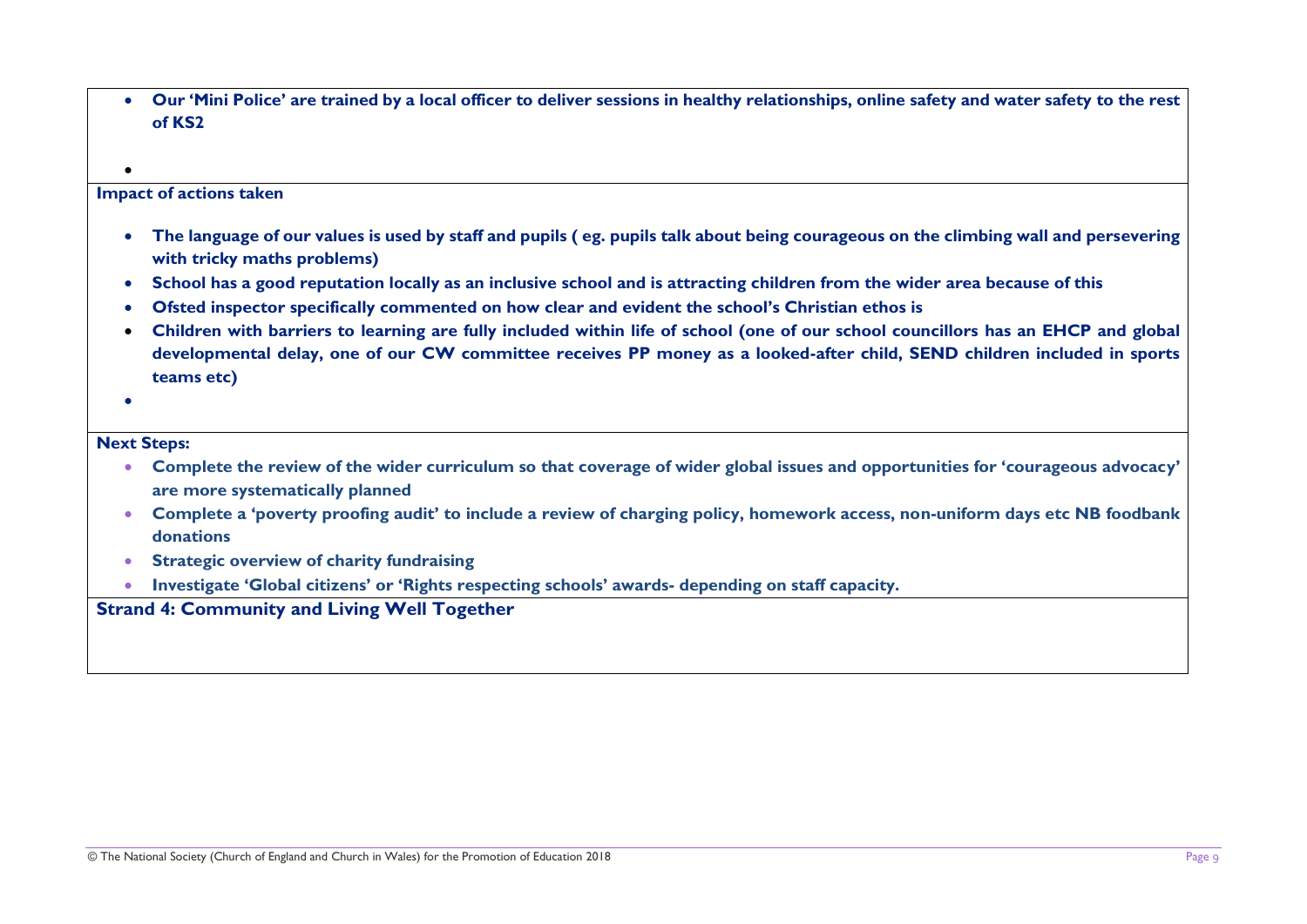## **Impact of actions taken**

- **School's behaviour policy and classroom systems were redesigned so that they are overwhelmingly based on positive rewards for good learning behaviours. Sanctions are quickly implemented and children then have the opportunity to start afresh.**
- **'Star of the week' awards recognize not just good learning but also positive attitudes or overcoming individual challenges**
- **Staff invest time in discussions with children when they are experiencing difficulties or if something has 'gone wrong' at playtime**
- **Support is also offered to parents when necessary**

**SO THAT: behaviour for learning is good (SIP, OFSTED) and children trust staff to help them sort problems out. Parents comment on the caring, family atmosphere within school ( parent questionnaires)**

• **Attendance is generally good. Families are offered support if there are problems around attendance.** 

**Staff areas of expertise are valued and additional time is given for carrying out responsibilities eg as first aider. OFSTED described staff as 'flourishing' (May 2019). Teachers are given PPA time (which they are encouraged to take off site) and additional time for management responsibilities where possible. Teaching and non-teaching staff are provided with training opportunities where possible ( ie where training is available and/or budget will allow)**

**SO THAT: staff are positive about work**

**Pupil council has been set up and meets regularly SO THAT pupil voice is heard.**

**Next Steps:** 

•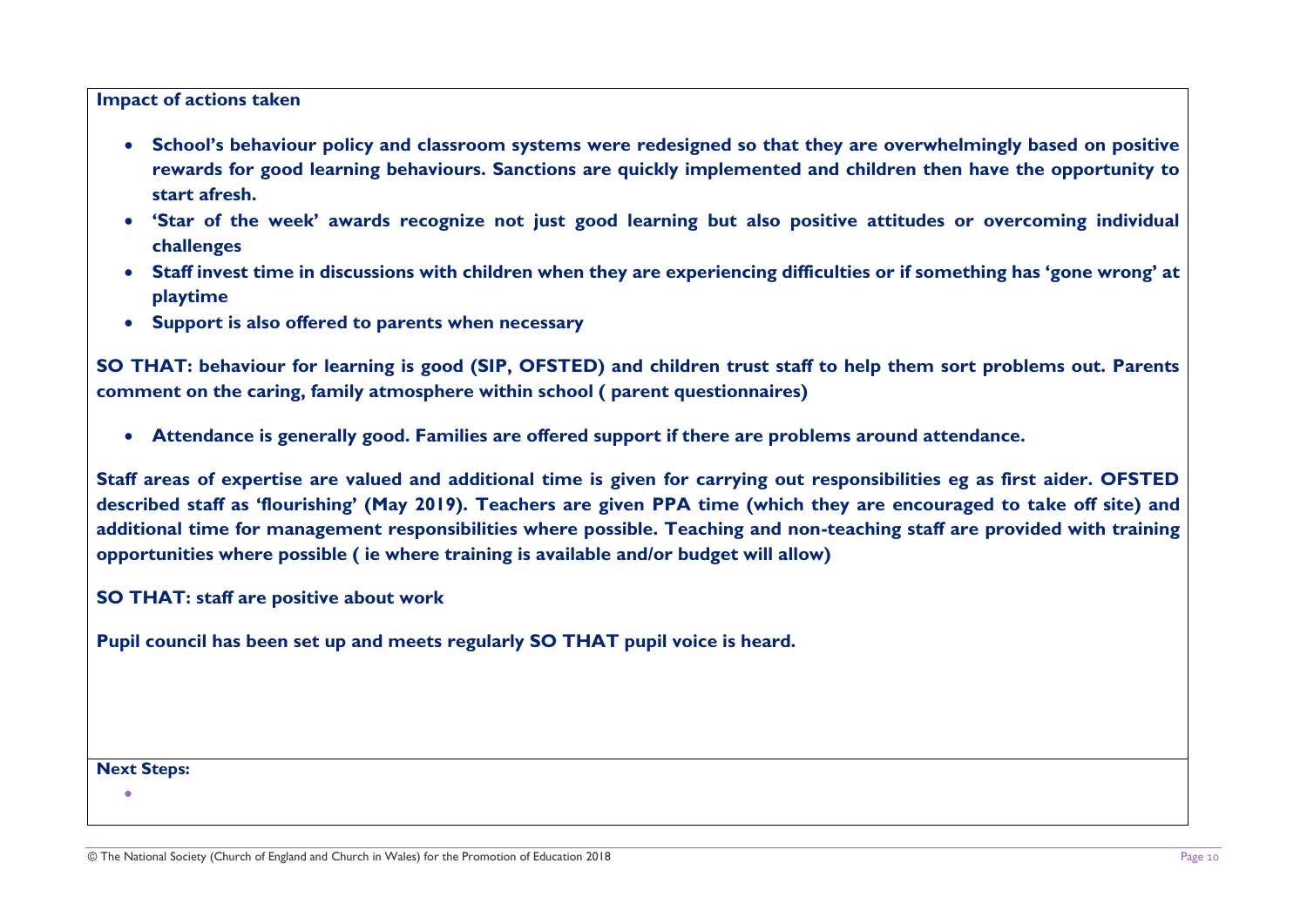## **Strand 5: Dignity and Respect**

- Our antibullying policy has recently been updated and shared with staff, Governors and parents; it is readily available to parents on our website or on request
- It is understood by all staff and followed if necessary
- Our annual parent and pupil surveys indicate that parents and children feel that incidences of bullying are rare but they would trust staff to sort out any that did arise
- PSHE is taught weekly in KS1 and 2 by class teachers and is based on the PSHE association planning using the 3 core themes of health and wellbeing; relationships; and living in the wider world (see LTP for PSHE)
- Our Mini Police are trained by our link officer and then deliver sessions to the rest of KS2 on healthy relationships, internet safety, water safety and road safety. Discussions within school highlight and celebrate the different types of family groups which make up our community.
- Representatives of our Mini Police have attended Newcastle Pride March in each of the past 3 years as part of the 'community service' element of their role
- Our RSE policy was drawn up with the support of a working party of parents and has been shared with all parents
- Children with identified barriers to learning are fully integrated into all aspects of school life- including school teams; one child with an EHCP is one of our school councillors this year.
- We are an Operation Encompass school and the children receive additional sessions from our link officer focusing on for example, being a good friend.
- There is a strong ethos and shared commitment to inclusion amongst all staff so that this is then modelled by staff for the children.
- The Chair of Governors has attended training on 'Valuing all God's children'

#### **Next Steps**

- **HT to attend training on Valuing All God's children in Spring term**
- •

## **Strand 6: The impact of collective worship:**

- Children are engaged in collective worship and give thoughtful responses
- It is valued as a time of day when the school community comes together
- Children enjoy the variety of input
- CW is enriched by visitors from the local community plus 'Open the Book' every fortnight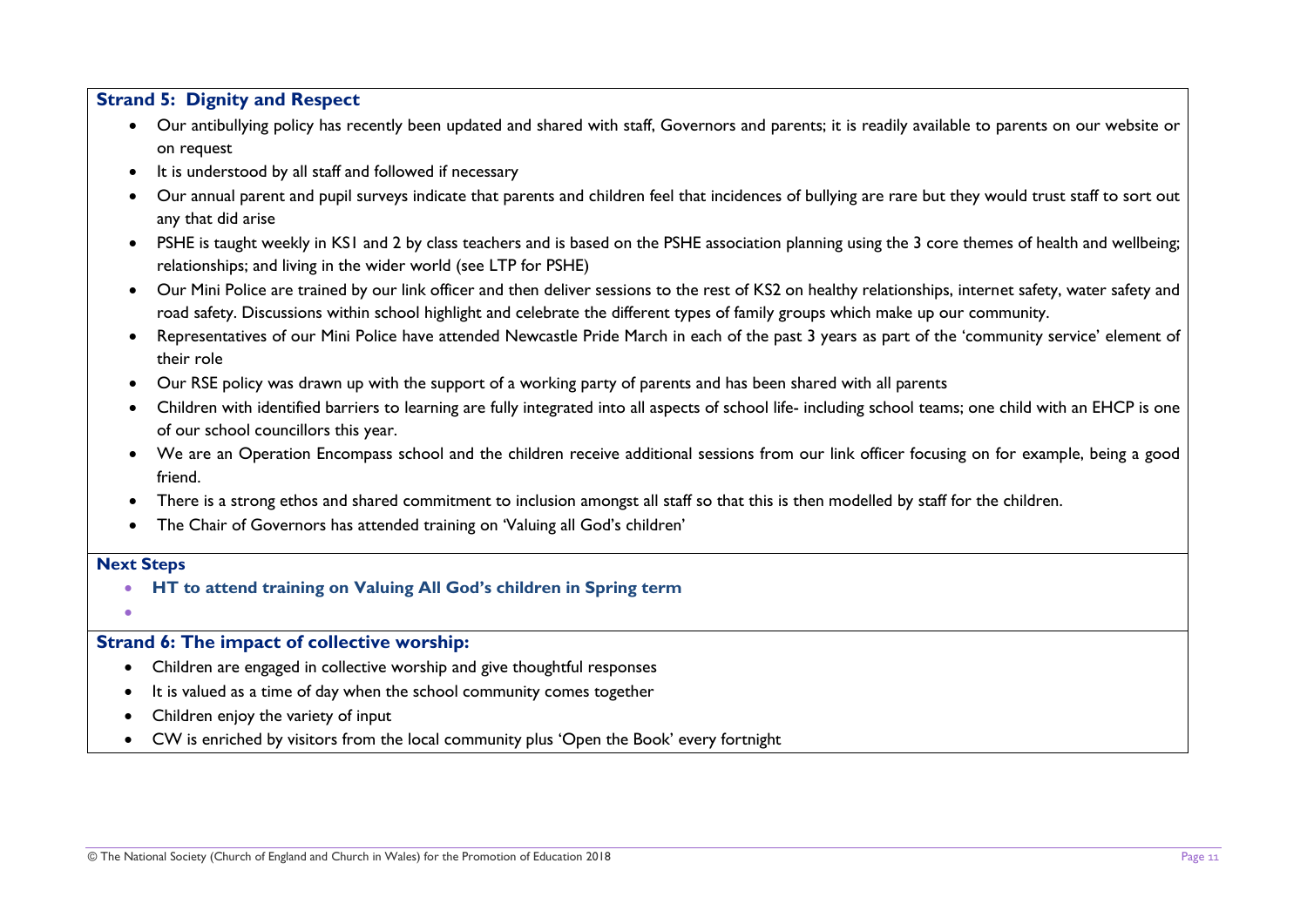#### **Impact of actions taken**

- **CW planned in-house around themes chosen by staff ( as opposed to buying in or using ready- made resources). Ensures worship is relevant and staff have ownership of the worship that they lead**
- **CW committee in place- plan an input to worship on a Friday which links to themes covered in rest of week. Also contribute ideas into planning eg request for more music**
- **Contributions from children show engagement during worship AND children are using language or ideas from worship in the classroom (eg Reception child talking about 'being courageous' when HT visited classroom)**
- **HT and clergy attended Diocesan training on leading CW during summer term 2019**

| <b>Next Steps:</b>                                                                                                                                                                                          |            |
|-------------------------------------------------------------------------------------------------------------------------------------------------------------------------------------------------------------|------------|
| <b>Revise and review policy</b><br>$\bullet$                                                                                                                                                                |            |
| Increase availability of music for use in CW<br>$\bullet$                                                                                                                                                   |            |
| Do you think the impact of collective worship at Newbrough is currently good?                                                                                                                               | <b>Yes</b> |
| Why? Because children are using language from worship in classrooms and around school and asking 'big                                                                                                       |            |
| questions' at home. Recent examples: decorating mats for Christmas dinner- one child asked if it was ok to                                                                                                  |            |
| incorporate a prayer into their design; a child with earache said he 'wished Jesus was still alive because he                                                                                               |            |
| could touch my ear and make it better'.                                                                                                                                                                     |            |
| <b>Strand 7: The effectiveness of religious education</b><br>is good                                                                                                                                        |            |
| • Teaching and learning in RE is good                                                                                                                                                                       |            |
| There has been investment in training for teaching staff (internal and external training) and some Governors<br>$\bullet$                                                                                   |            |
| RE lead is proactive in supporting staff; the subject is well-led<br>$\bullet$                                                                                                                              |            |
| The curriculum is enriched with visits to local places of worship                                                                                                                                           |            |
| <b>Impact of actions taken</b>                                                                                                                                                                              |            |
| 3 staff now undertaken external Understanding Christianity training- this investment has meant that there is both a shared<br>$\bullet$<br>knowledge of the resource and a high level of subject knowledge. |            |
| U/C becoming embedded across school<br>$\bullet$                                                                                                                                                            |            |
| The new Diocesan RE curriculum has been shared in a staff meeting by the subject lead<br>$\bullet$                                                                                                          |            |
| A school based, long term plan is in place<br>$\bullet$                                                                                                                                                     |            |
| Dedicated displays in each classroom use symbols from U/C and are annotated to reflect current themes<br>$\bullet$                                                                                          |            |
| Links are made between RE and the wider curriculum<br>$\bullet$                                                                                                                                             |            |